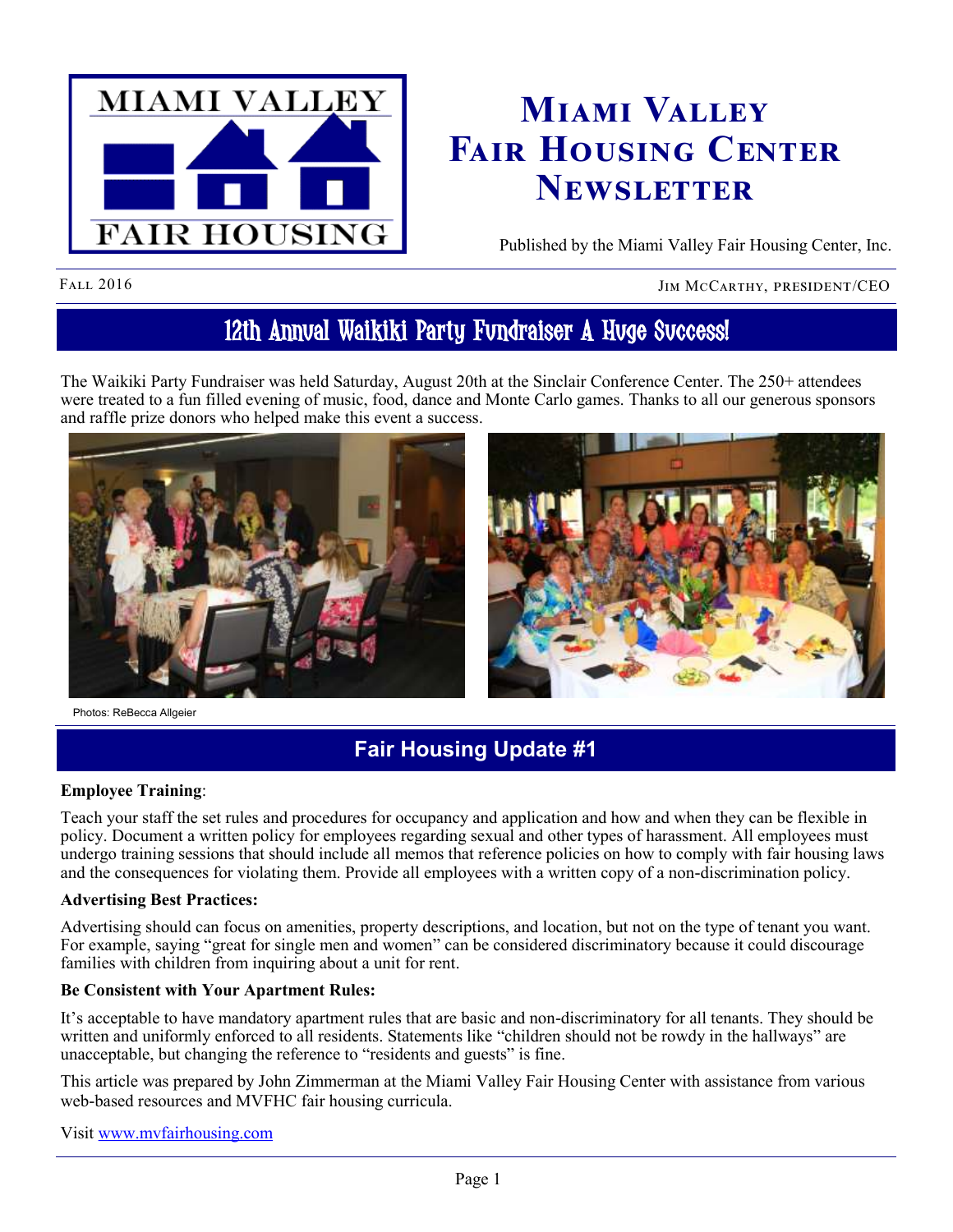## **City of Los Angeles to pay more than \$200 million in largest accessibility settlement involving affordable housing**

*L.A. will ensure that 4,000 units are accessible to people who use wheelchairs, have hearing impairments of live with other disabilities*

The City of Los Angeles has agreed to settle a federal lawsuit brought by advocates for fair housing and accessible housing that alleged the city failed to build accessible housing in the affordable housing complexes developed by the city with public money.

The Fair Housing Council of San Fernando Valley, the Independent Living Center of Southern California, and Communities Actively Living Independent and Free brought the lawsuit because they said L.A. had flouted state and federal anti-discrimination laws requiring that housing built with government assistance be built to meet particular accessibility standards such as doorways, kitchens and bathrooms that can accommodate wheelchairs.

"They were not merely technical violations," said the groups attorney, Michael Allen of Relman, Dane & Colfax. "They were, in every instance that we studied, significant barriers to people with disabilities using those units, and in some cases the common areas leading to them."

For more information about the case and its settlement, [read this article in the](http://www.latimes.com/local/lanow/la-me-ln-housing-settlement-disabled-20160828-snap-story.html) *LA Times*.

## **Fair Housing Update #2**

#### **Use Best Practices in Screening**

Property Managers should decide what their acceptance criteria is PRIOR to advertising the unit for rent and share the acceptance criteria with all callers and people who view the unit. When completed applications are received, a staff person should write the date & time received on each application. "Screen" for credit, criminal background, former LL references, etc. in the order that applications are received, and offer the unit to the applicant(s) who meet the preestablished acceptance criteria in the same order that the completed applications were returned to the manager/staff.

#### **Individualized assessments**

"One size fits all" policies are being abandoned in favor of the best practice of conducting an individualized assessment of a family and/or an individual. This is important when we interview prospects protected by, for example, familial status and disability. These protected classes were added to fair housing laws in the late 1980's and early 1990's. HUD says, for example in the Keating Memorandum of 1998, property managers should conduct individualized assessments when, for example, "It may be an acceptable standard to allow two adult parents to rent a one-bedroom apartment with their infant child, but not if the child is a teenager." Also, an apartment rule might be "no pets," but for a person with a vision impairment, a property manager can individualize their application by waiving that rule for the assistance animal.

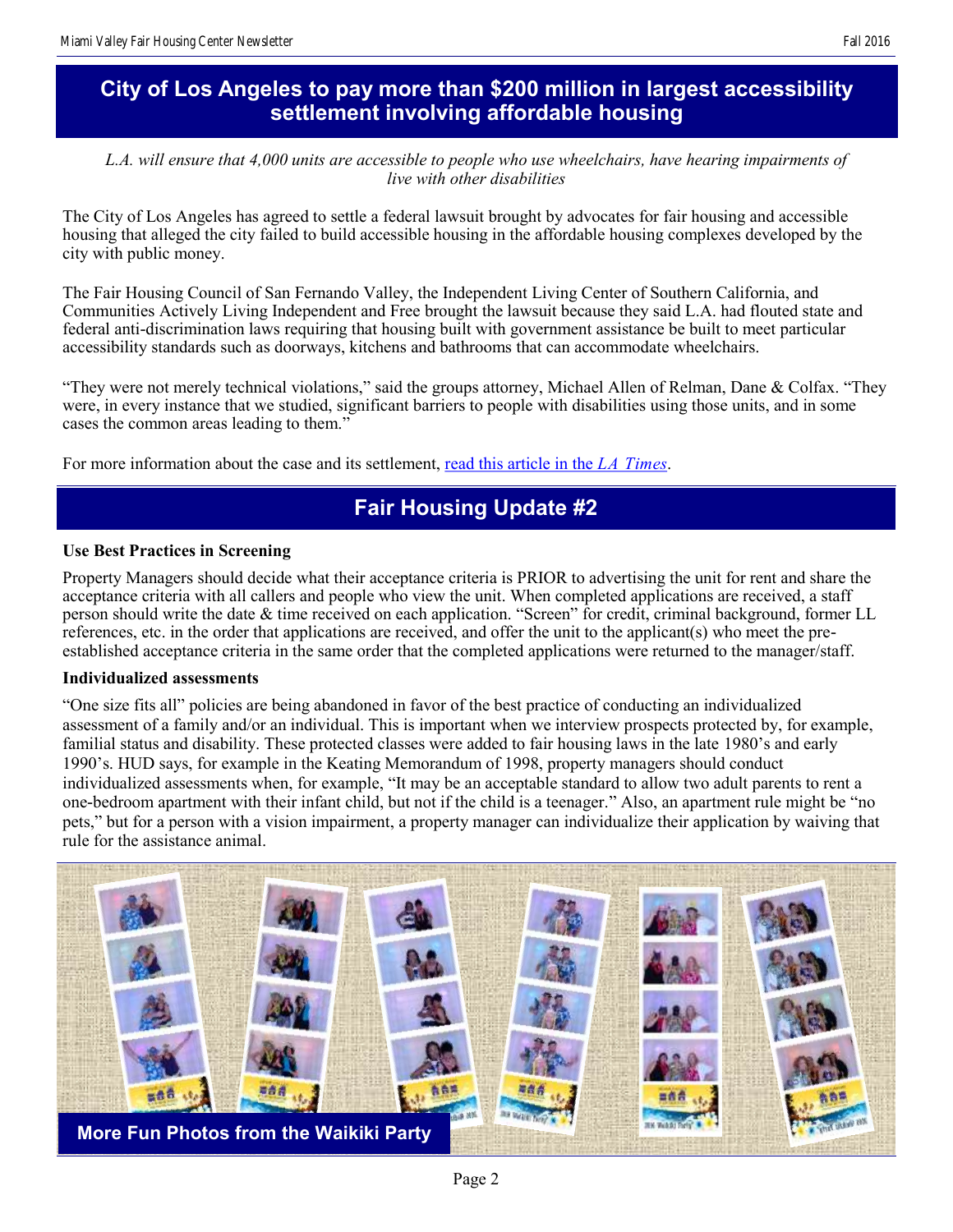## **Consider giving a MVFHC membership to a friend**

## Join the Fair Housing Center today. We can overcome with your help!

Most contributions to MVFHC are tax deductible. Check with your tax professional.

| Name                                           |       |     |  |
|------------------------------------------------|-------|-----|--|
| Company/Organization (if applicable)           |       |     |  |
| Address<br>1999 P. P. LEWIS CO., LANSING MICH. |       |     |  |
|                                                | State | Zip |  |

Phone

Email address

## **Individual Annual Memberships**

|                              | \$20.00    |
|------------------------------|------------|
| $\Box$ Individual            | \$50.00    |
|                              | \$100.00   |
| □ Silver Life Membership<br> | \$500.00   |
| □ Gold Life Membership<br>   | \$1,000.00 |
|                              | $\sim$     |

## **Organizational Annual Memberships**

(based on organizations annual budget)

|                                | \$100.00 |
|--------------------------------|----------|
| □ \$100,000 to \$300,000<br>   | \$100.00 |
| □ \$301,000 to \$500,000<br>   | \$200.00 |
| □ \$501,000 to \$700,000       | \$300.00 |
| □ \$701,000 to \$1,000,000<br> | \$400.00 |
| □ Over \$1,000,000             | \$500.00 |

### □ New Member

Renewal

#### Make checks payable to:

Miami Valley Fair Housing Center, Inc.



505 Riverside Drive Dayton, OH 45405-4619 937-223-6035 www.mvfairhousing.com

## **More photos from the 12th Annual Waikiki Party Fundraiser**









Photos: ReBecca Allgeier